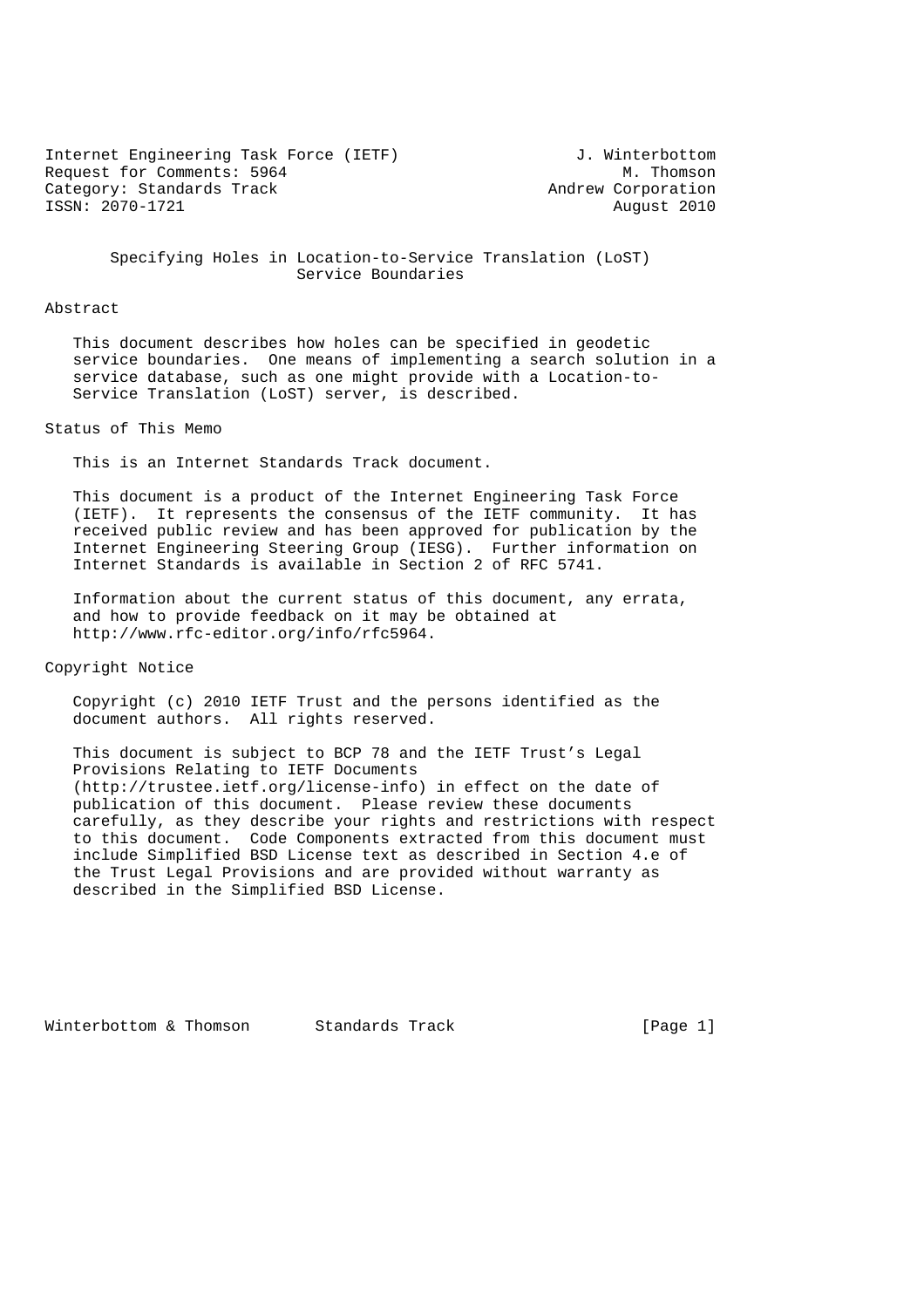Table of Contents

|  | 6. Service Boundary Specification and Selection Algorithm 7 |
|--|-------------------------------------------------------------|
|  |                                                             |
|  |                                                             |
|  |                                                             |
|  |                                                             |
|  |                                                             |
|  |                                                             |

## 1. Introduction

 The LoST protocol [RFC5222] maps service and locations to destination addresses. A LoST server does this by provisioning boundary maps or areas against service URNs. The boundary is a polygon made up of sets of geodetic coordinates specifying an enclosed area. In some circumstances, an area enclosed by a polygon, also known as an exterior polygon, may contain exception areas, or holes, that for the same service must yield a different destination to that described by the larger area.

 This document describes a profile of Geographic Markup Language (GML) [ISO-19107] polygons that constrains their representation when used for describing service boundaries. The profile removes a number of permutations that are difficult to process. This allows for simplified implementations that are not capable of handling all potential variations allowed by GML. A fully conformant GML implementation must produce polygons that fit this profile to ensure interoperability.

Winterbottom & Thomson Standards Track [Page 2]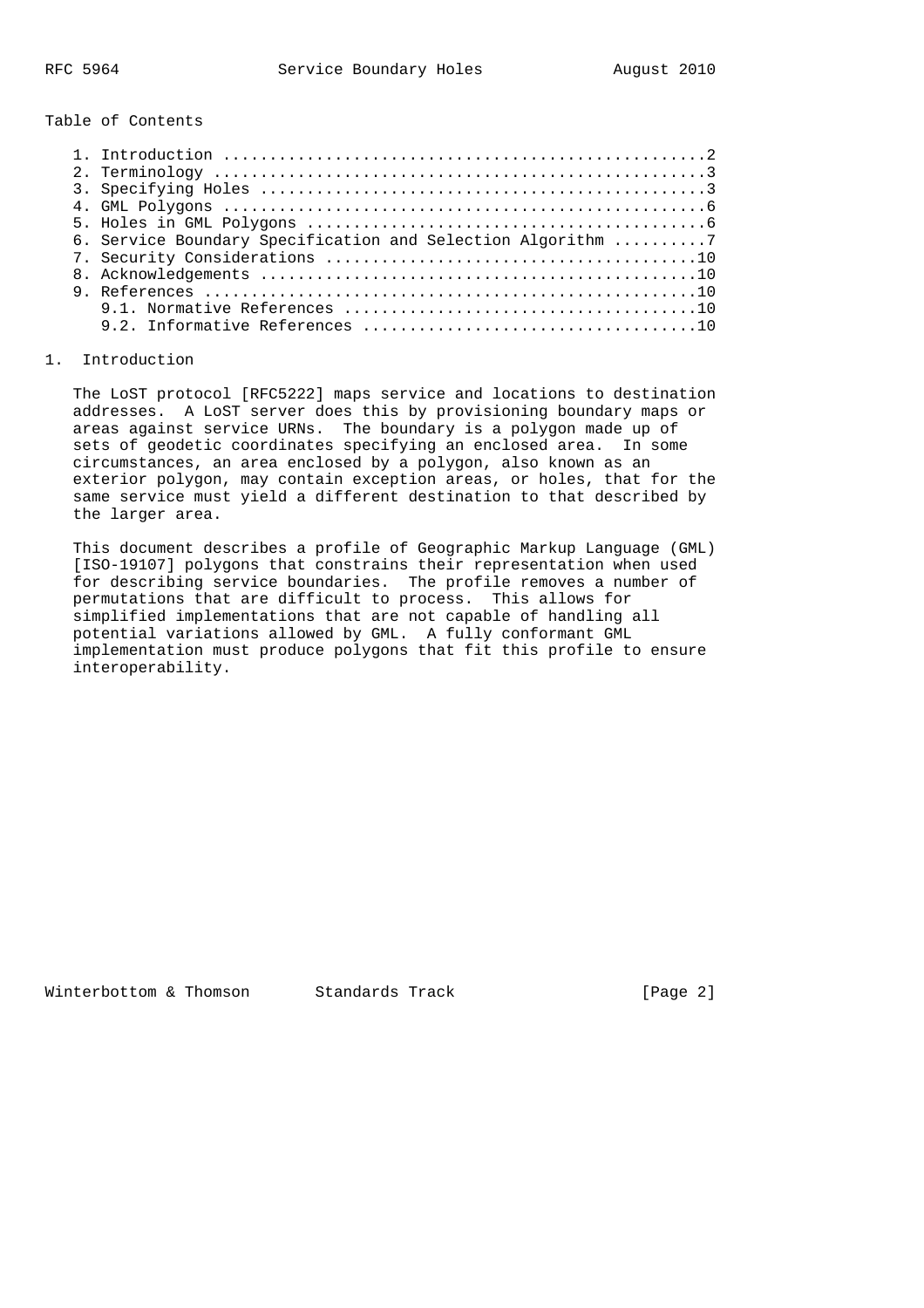

Figure 1: Holes in a Polygon

 This document describes a profile of GML [ISO-19107] polygons that constrains their representation when used for describing service boundaries.

 The working group considered that the types of regions described in this memo could be represented in various ways as polygons without holes, but concluded on the recommendations here to avoid potential problems with the arbitrary division of regions and to align with existing geospatial system practices.

2. Terminology

 The key words "MUST", "MUST NOT", "REQUIRED", "SHALL", "SHALL NOT", "SHOULD", "SHOULD NOT", "RECOMMENDED", "MAY", and "OPTIONAL" in this document are to be interpreted as described in [RFC2119].

3. Specifying Holes

 Holes related to an exterior boundary polygon MUST adhere to the following rules:

 Rule 1: Two holes MUST NOT have more than one point of intersection.

 If two or more holes overlap or share a common boundary, then these represent a single hole. The internal elements (holes) should have common boundaries removed and a single hole created irrespective of whether the excluded area is itself made up of multiple service boundaries.

Winterbottom & Thomson Standards Track [Page 3]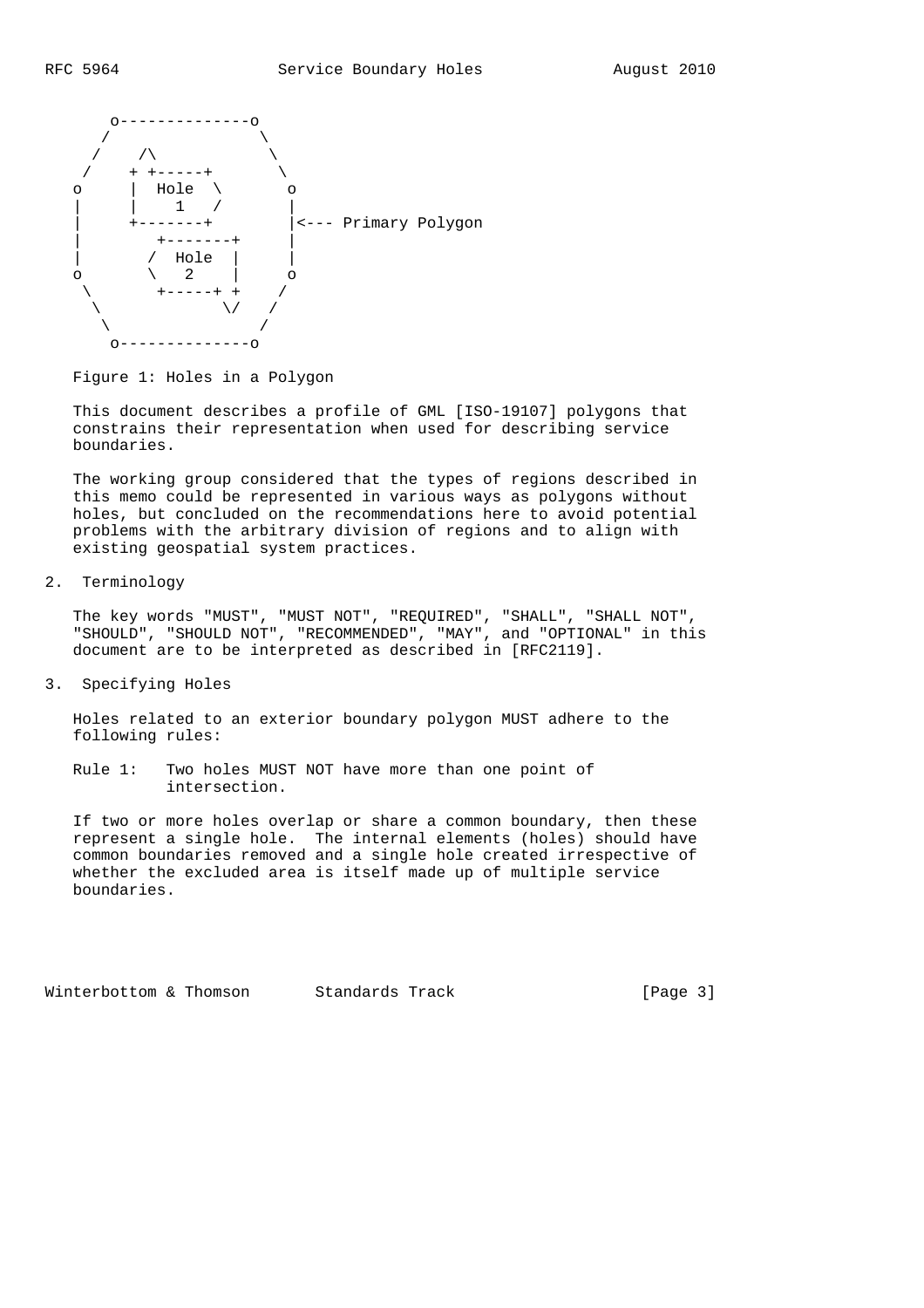

Figure 2: Hole Specification with Boundary Sharing

Rule 2: A polygon MUST describe a contiguous region.

 If a hole overlaps with the outer boundary, or it shares part of a side with the outer boundary, then it has an inlet and it MUST be expressed without the hole.



Figure 3: Specification of an Inlet

 If a hole touches the outer boundary in two places, the region MUST be expressed as two separate polygons.

Winterbottom & Thomson Standards Track [Page 4]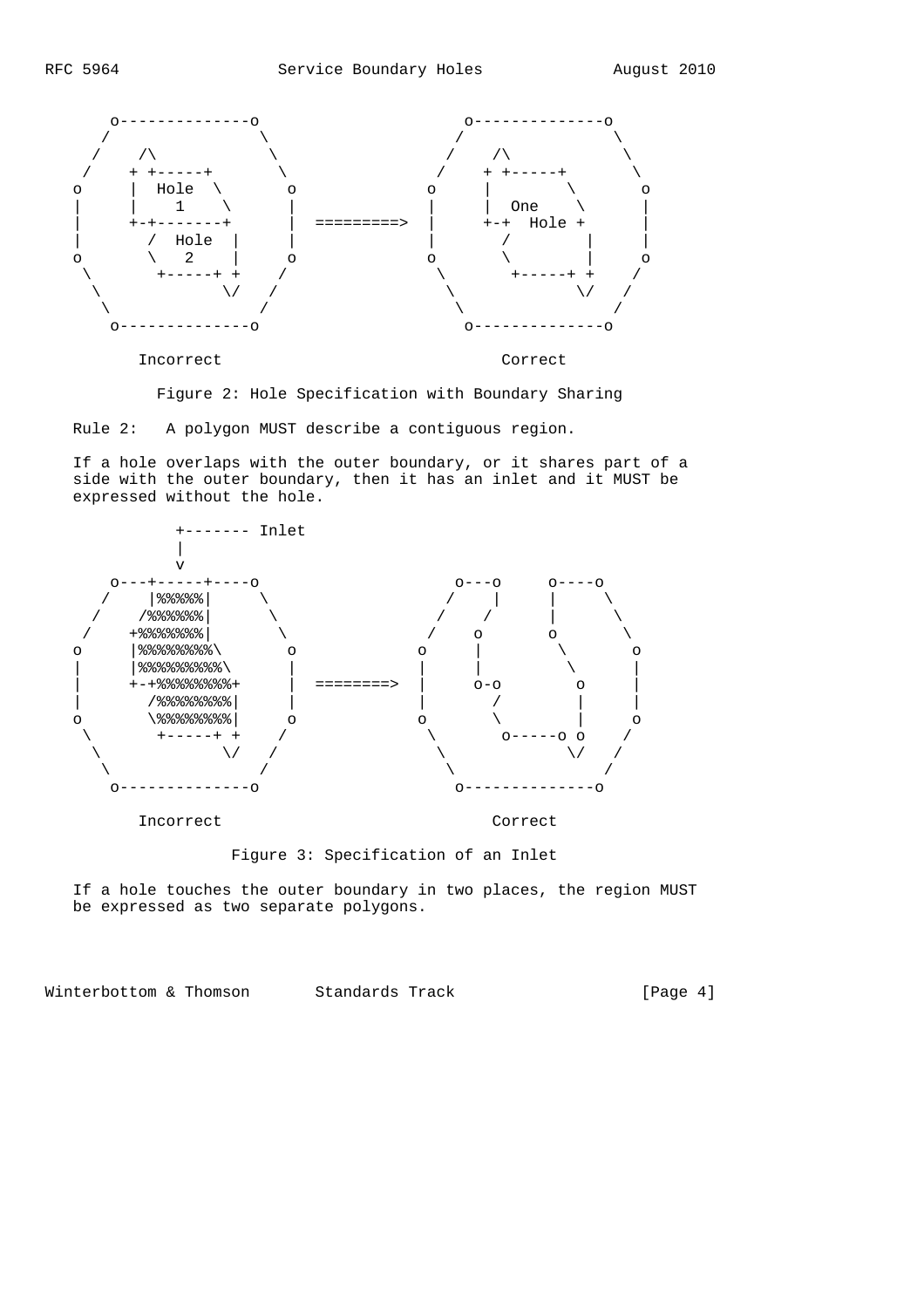

 Figure 4: Specification of Hole with Multiple Outer-Boundary Intersections

 Similarly, a polygon that is enclosed entirely within a hole from another polygon (i.e., an "island") is a separate polygon.



Figure 5: Hole with Enclosed Polygon (Island)

 Rule 3: A hole MUST be formed from a legal linear ring in accordance with [geoshape], except that points are specified in a clockwise direction.

 Holes are specified in a clockwise direction so that the upward normal is opposed to the upward normal of the exterior boundary of the polygon. Note that [geoshape] stipulates that exterior boundaries are specified in counterclockwise order.

Winterbottom & Thomson Standards Track [Page 5]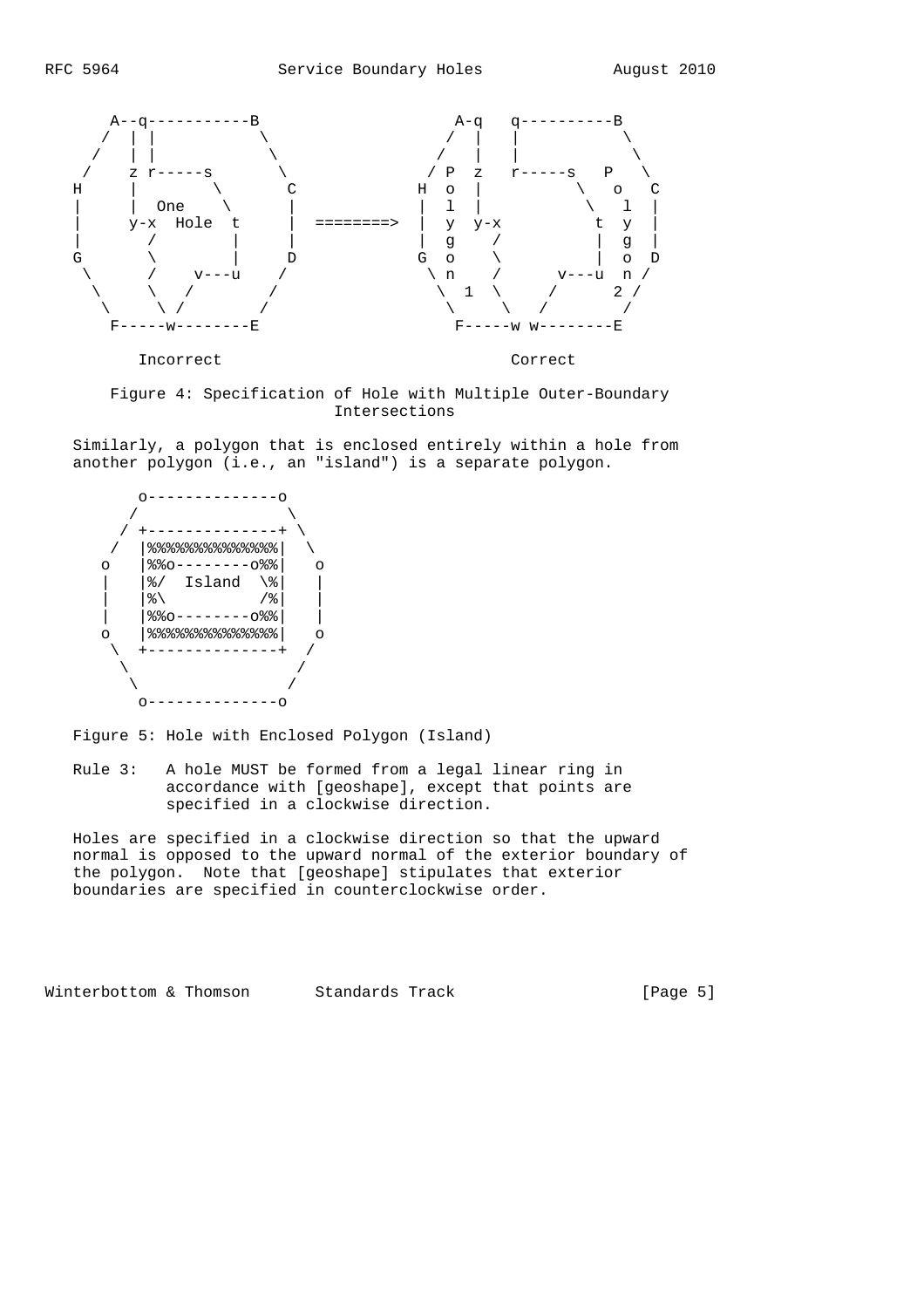There is no restriction on the number of points that are used to express the perimeter of either exterior or interior boundaries.

4. GML Polygons

 The GML encoding of a polygon defines a enclosed exterior boundary, with the first and last points of boundary being the same. Consider the example in Figure 6.



Figure 6: Hexagon and Associated GML

 Note that polygon vertices in Figure 6 are expressed using <pos> elements for clarity. The vertices can also be expressed using a <posList> element.

5. Holes in GML Polygons

 A hole is specified in the polygon by defining an interior boundary. The points defining the internal boundary define the area represented by the hole in the primary (exterior) polygon. The shaded area in Figure 7 is represented by the 4 points of the interior boundary specified by (w,z,y,x).

Winterbottom & Thomson Standards Track  $[Page 6]$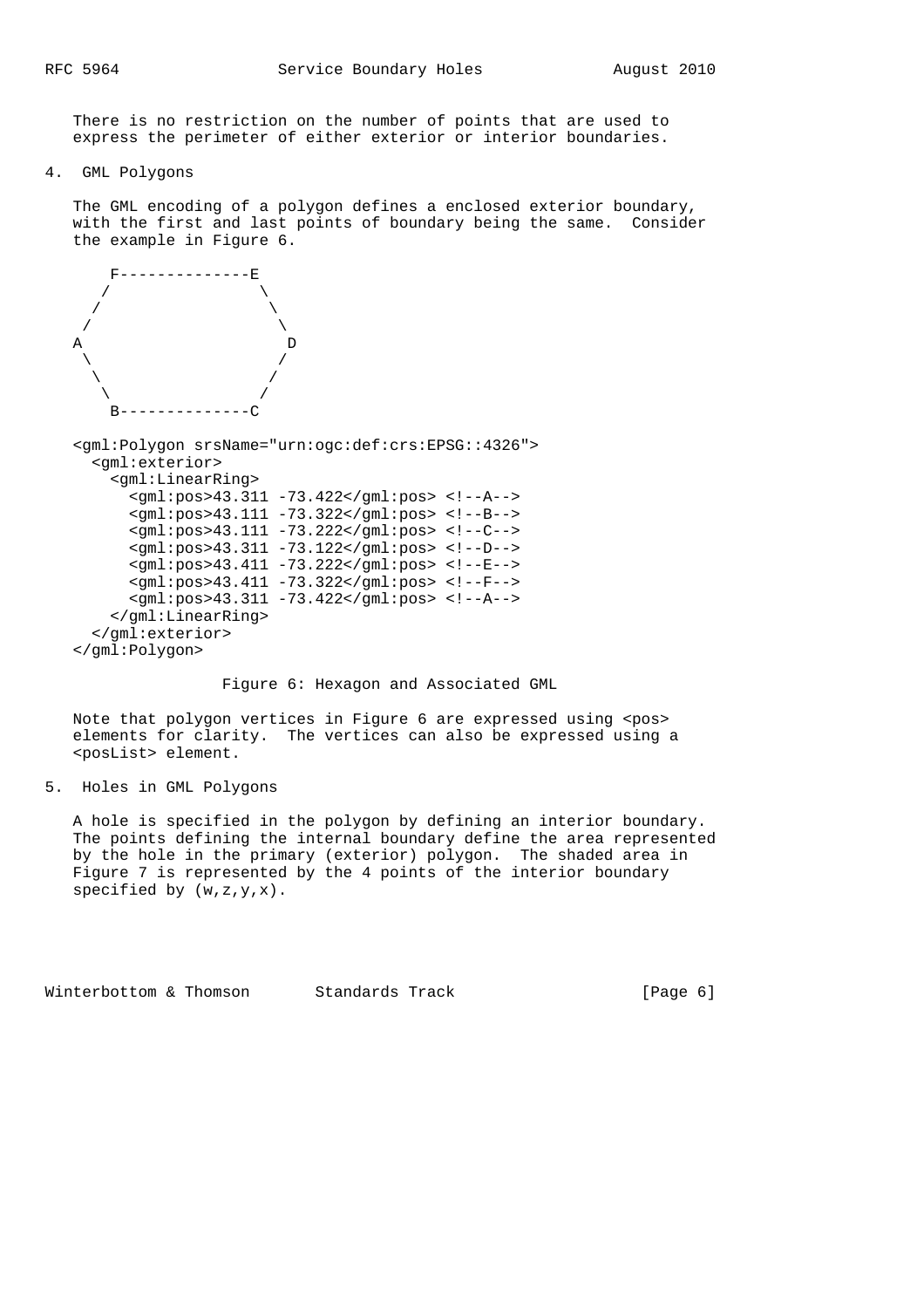F-------------E  $\sqrt{2}$  $/$  w------------- / |/////////////| \ |///////////| D  $\frac{1}{1}$ ////////////// \ z-------------y /  $\qquad \qquad \setminus$  $B---------C$  <gml:Polygon srsName="urn:ogc:def:crs:EPSG::4326"> <gml:exterior> <gml:LinearRing> <gml:pos>43.311 -73.422</gml:pos> <!--A--> <gml:pos>43.111 -73.322</gml:pos> <!--B--> <gml:pos>43.111 -73.222</gml:pos> <!--C--> <gml:pos>43.311 -73.122</gml:pos> <!--D--> <gml:pos>43.511 -73.222</gml:pos> <!--E--> <gml:pos>43.511 -73.322</gml:pos> <!--F--> <gml:pos>43.311 -73.422</gml:pos> <!--A--> </gml:LinearRing> </gml:exterior> <gml:interior> <gml:LinearRing> <gml:pos>43.411 -73.322</gml:pos> <!--w--> <gml:pos>43.411 -73.222</gml:pos> <!--x--> <gml:pos>43.211 -73.222</gml:pos> <!--y--> <gml:pos>43.211 -73.322</gml:pos> <!--z--> <gml:pos>43.411 -73.322</gml:pos> <!--w--> </gml:LinearRing> </gml:interior> </gml:Polygon>

## Figure 7: Hexagon with Hole

6. Service Boundary Specification and Selection Algorithm

 A service boundary is represented by a polygon that may have many vertices. The enclosed area of the polygon represents the area in which a service, expressed as a service URN, maps to a single URI.

 Figure 7 is used to illustrate two service boundaries. The first service boundary A->F shall be referred to as area-A, and the second service boundary w->z shall be referred to as area-w. Furthermore, area-A is directly represented by the GML encoding provided in Figure 7. Area-w is represented as a hole in area-A by the interior

Winterbottom & Thomson Standards Track [Page 7]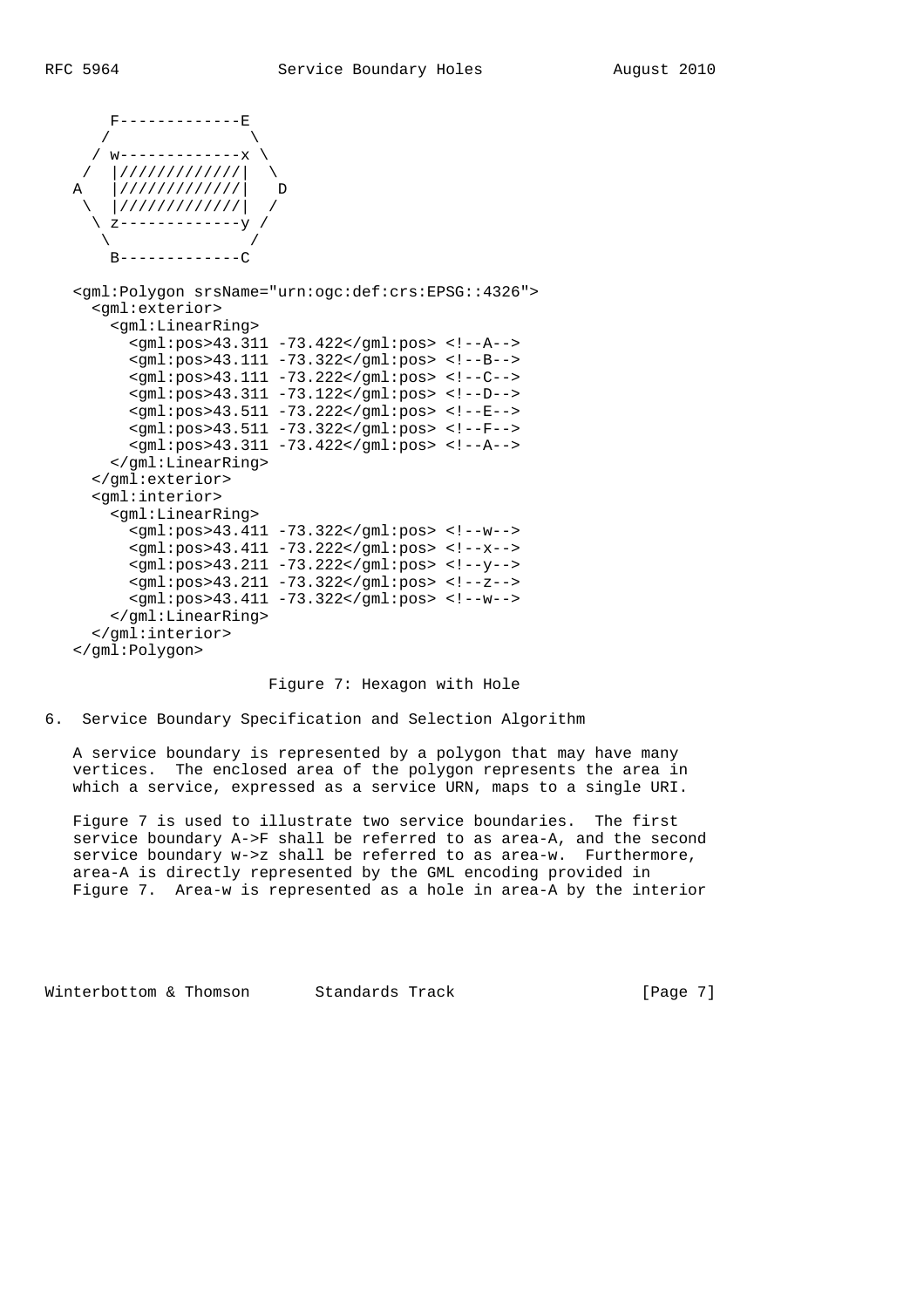boundary. Since area-w is also a service boundary, a separate polygon describing this area is also required and is shown in Figure 8 (note the reversal of the vertices). <gml:Polygon srsName="urn:ogc:def:crs:EPSG::4326"> <gml:exterior> <gml:LinearRing> <gml:pos>43.411 -73.322</gml:pos> <!--w--> <gml:pos>43.211 -73.322</gml:pos> <!--z--> <gml:pos>43.211 -73.222</gml:pos> <!--y--> <gml:pos>43.411 -73.222</gml:pos> <!--x--> <gml:pos>43.411 -73.322</gml:pos> <!--w--> </gml:LinearRing> </gml:exterior> </gml:Polygon> Figure 8: GML for Area-w Service mappings for these boundaries might be provided by a LoST server in the form shown in Figure 9. <mapping xmlns="urn:ietf:params:xml:ns:lost1" expires="2010-12-25T09:44:33Z" lastUpdated="2010-03-08T03:48:22Z" source="authoritative.foo.example" sourceId="7e3f40b098c711dbb606011111111111"> <displayName xml:lang="en">Outer Area Police</displayName> <service>urn:service:sos.police</service> <serviceBoundary profile="geodetic-2d"> <gml:Polygon xmlns:gml="http://www.opengis.net/gml" srsName="urn:ogc:def:crs:EPSG::4326"> <gml:exterior> <gml:LinearRing> <gml:pos>43.311 -73.422</gml:pos> <gml:pos>43.111 -73.322</gml:pos> <gml:pos>43.111 -73.222</gml:pos> <gml:pos>43.311 -73.122</gml:pos> <gml:pos>43.511 -73.222</gml:pos> <gml:pos>43.511 -73.322</gml:pos> <gml:pos>43.311 -73.422</gml:pos> </gml:LinearRing> </gml:exterior> <!-- this is the service boundary hole --> <gml:interior> <gml:LinearRing> <gml:pos>43.411 -73.322</gml:pos> <gml:pos>43.211 -73.322</gml:pos> <gml:pos>43.211 -73.222</gml:pos>

Winterbottom & Thomson Standards Track [Page 8]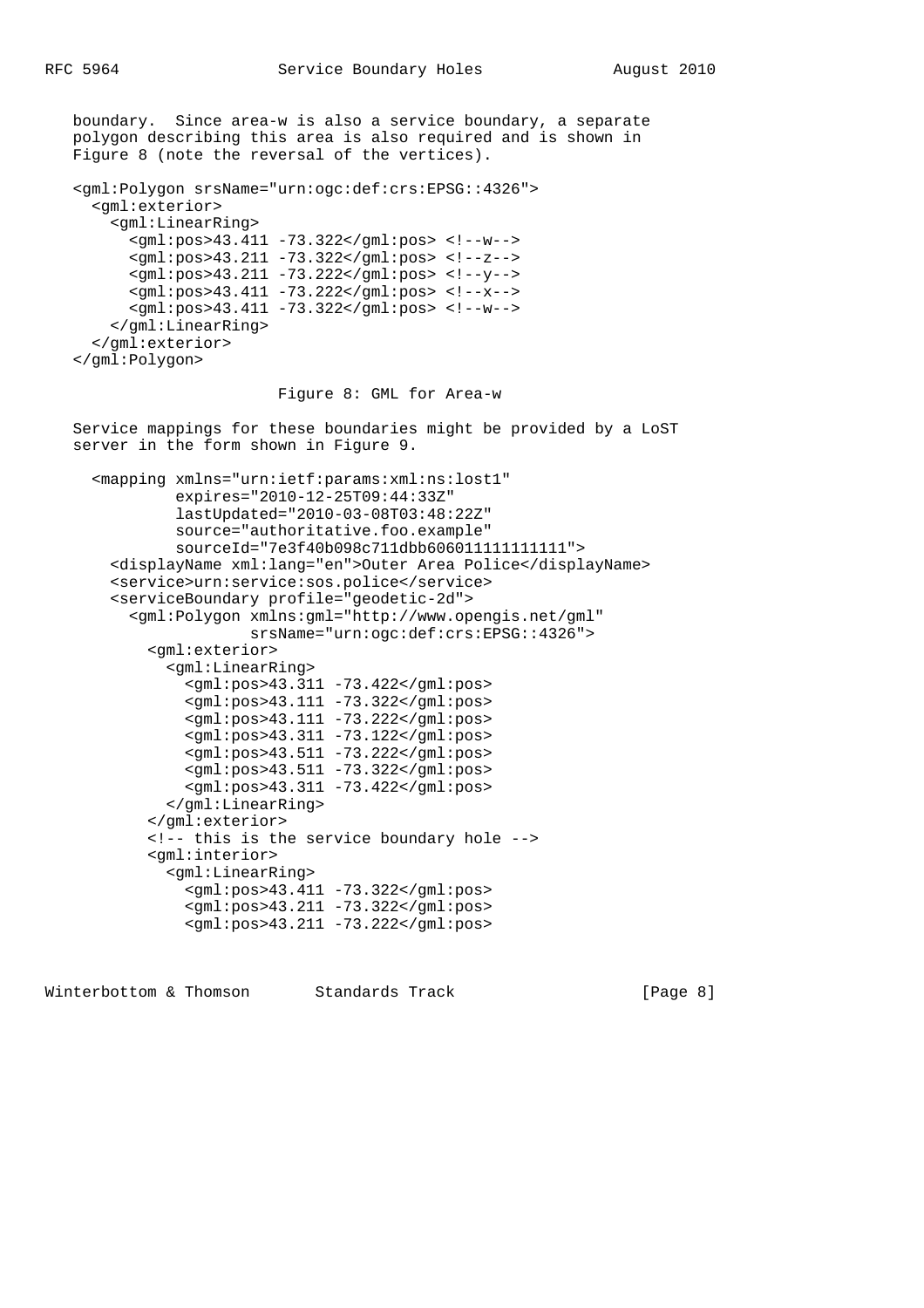```
 <gml:pos>43.411 -73.222</gml:pos>
           <gml:pos>43.411 -73.322</gml:pos>
         </gml:LinearRing>
       </gml:interior>
     </gml:Polygon>
   </serviceBoundary>
   <uri>sip:area-A-pd@example.com</uri>
   <uri>xmpp:area-A-pd@example.com</uri>
   <serviceNumber>000</serviceNumber>
 </mapping>
 <mapping xmlns="urn:ietf:params:xml:ns:lost1"
          expires="2010-12-25T09:44:33Z"
          lastUpdated="2010-03-08T03:48:22Z"
          source="authoritative.foo.example"
          sourceId="7e3f40b098c711dbb606011111111111">
   <displayName xml:lang="en">Inner Area Police</displayName>
   <service>urn:service:sos.police</service>
   <serviceBoundary profile="geodetic-2d">
     <gml:Polygon xmlns:gml="http://www.opengis.net/gml"
                   srsName="urn:ogc:def:crs:EPSG::4326">
       <gml:exterior>
         <gml:LinearRing>
          \text{cm1:} \text{pos} > 43.411 - 73.322 < \text{cm1:} \text{pos} > <gml:pos>43.211 -73.322</gml:pos>
           <gml:pos>43.211 -73.222</gml:pos>
          \frac{1}{90}: pos>43.411 -73.222</gml:pos>
           <gml:pos>43.411 -73.322</gml:pos>
         </gml:LinearRing>
       </gml:exterior>
     </gml:Polygon>
   </serviceBoundary>
   <uri>sip:area-w-pd@example.com</uri>
   <uri>xmpp:area-w-pd@example.com</uri>
   <serviceNumber>000</serviceNumber>
 </mapping>
```
Figure 9: Service Boundary Specifications

 It is considered likely that LoST servers will need to provide responses sufficiently quickly to allow real-time queries to be performed as part of an emergency call routing flow. It is for this reason that databases supporting native geospatial query techniques are desirable and that service boundary specifications that are easily mapped to internal data structures are preferred. Using interior boundaries makes support for this operation easy, while allowing an arbitrary number of holes in a service boundary to be specified.

Winterbottom & Thomson Standards Track [Page 9]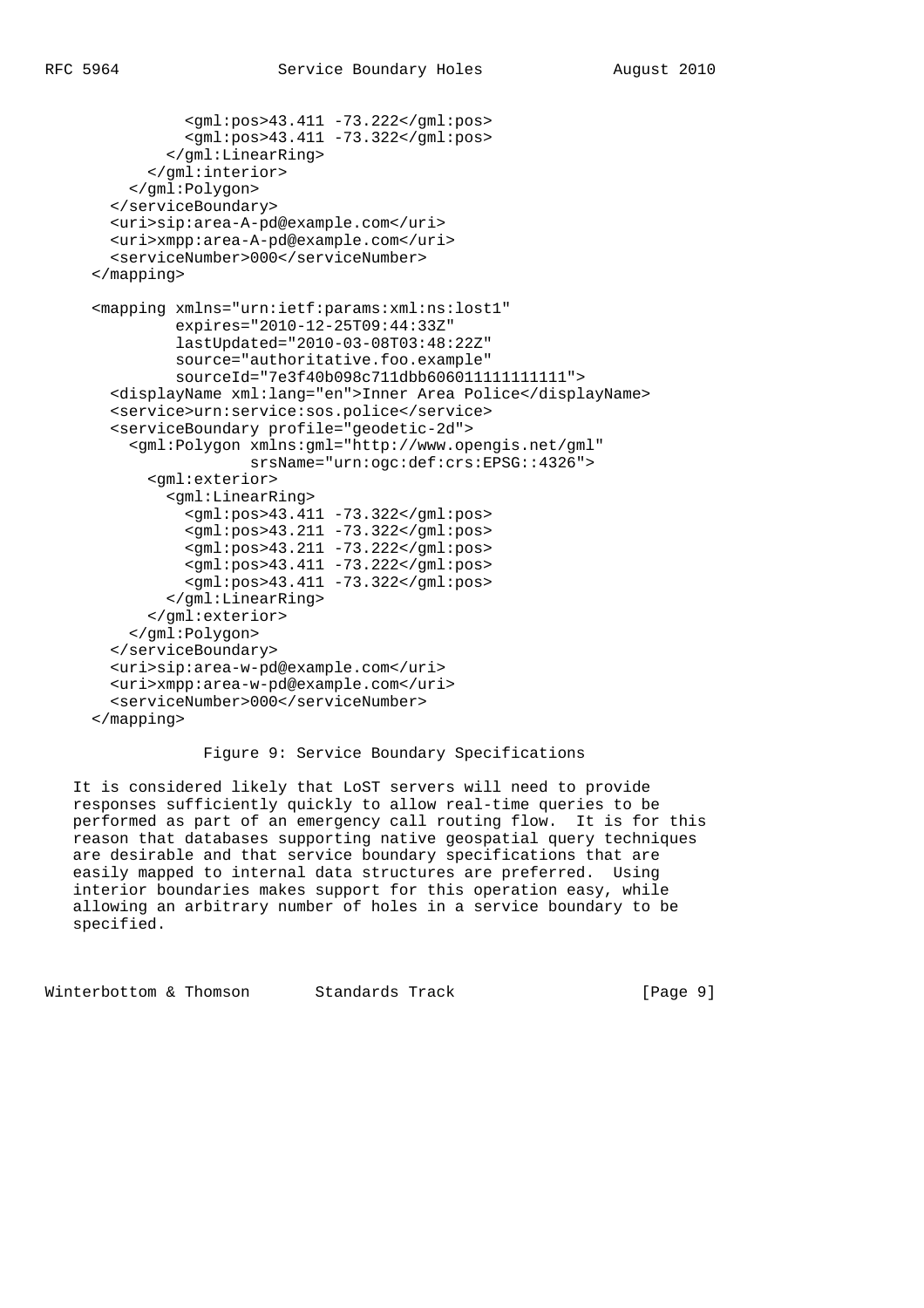Each polygon is stored in the geospatial database and mapped to a service URN and destination URI. Many geospatial databases natively support polygons with interior exclusions. Without native support, interior boundaries can be stored against the polygon and can checked separately. A location falls within the area described by a polygon if it is within the exterior boundary and not within any interior boundary.

 In the above example, if a location falls within the interior boundary, it maps to the "Inner Area Police" service; likewise, if a location falls within the exterior boundary, but not within the interior boundary, it maps to the "Outer Area Police" service.

7. Security Considerations

 Constraining the form of a polygon representation as described in this document does not introduce new security considerations.

8. Acknowledgements

 Thanks to Carl Reed for input provided to the list some months back and for reviewing this document. Thanks to Michael Haberler for suggesting that such a specification is required. Thanks to Avery Penniston for review and feedback.

- 9. References
- 9.1. Normative References
	- [RFC2119] Bradner, S., "Key words for use in RFCs to Indicate Requirement Levels", BCP 14, RFC 2119, March 1997.
	- [RFC5222] Hardie, T., Newton, A., Schulzrinne, H., and H. Tschofenig, "LoST: A Location-to-Service Translation Protocol", RFC 5222, August 2008.
	- [geoshape] Thomson, M. and C. Reed, "GML 3.1.1 PIDF-LO Shape Application Schema for use by the Internet Engineering Task Force (IETF)", Candidate OpenGIS Implementation Specification 06-142r1, Version: 1.0, April 2007.
- 9.2. Informative References
	- [ISO-19107] ISO, "Geographic information Spatial Schema", ISO Standard 19107, First Edition, May 2003.

Winterbottom & Thomson Standards Track [Page 10]